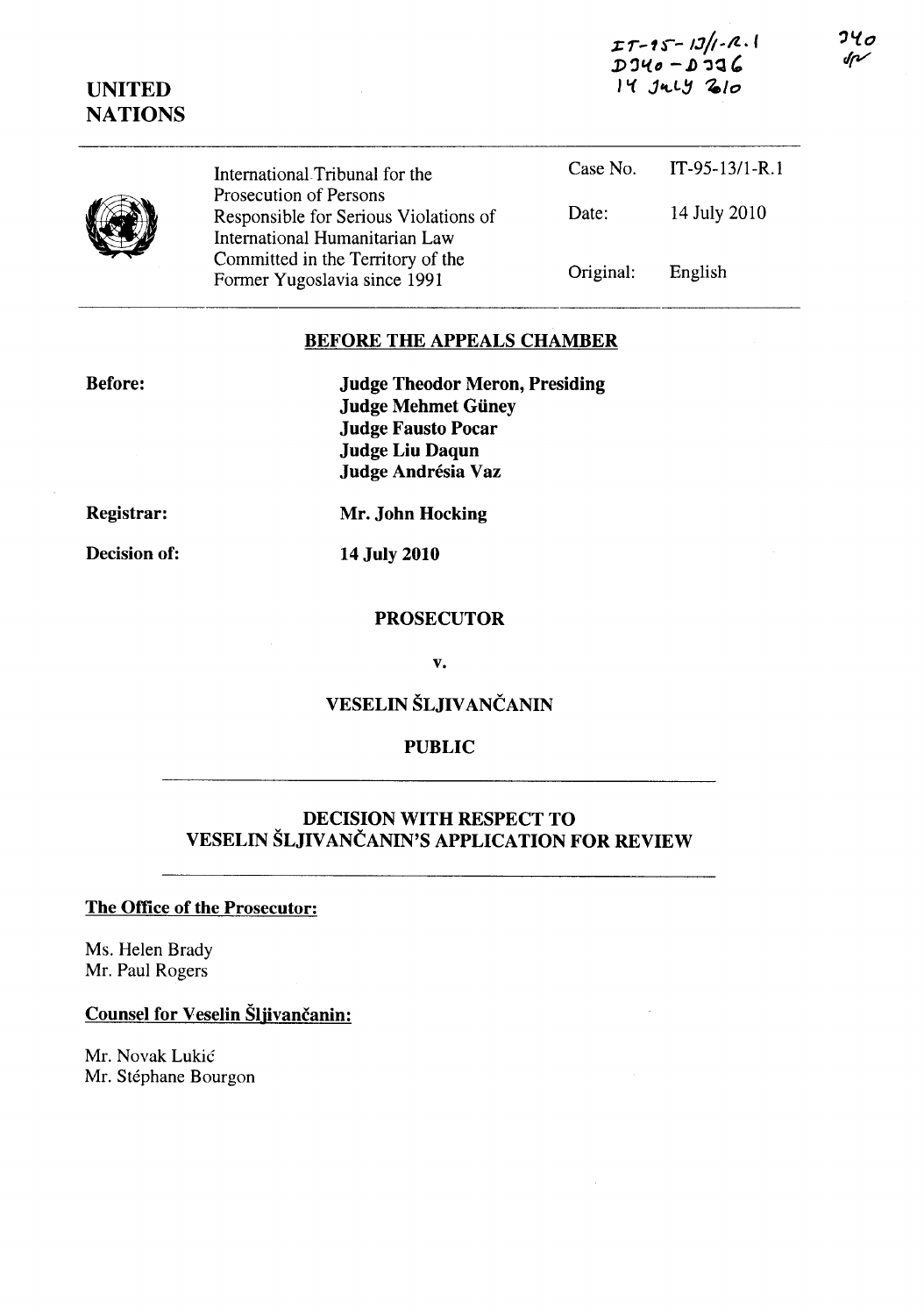**THE APPEALS CHAMBER** of the International Tribunal for the Prosecution of Persons

フコ ク

Responsible for Serious Violations of International Humanitarian Law Committed in the Territory of the former Yugoslavia since 1991 ("Appeals Chamber" and "Tribunal", respectively):

**RECALLING** that the Appeals Chamber is seised of the "Application on Behalf of Veselin Sljivancanin for Review of the Appeals Chamber Judgment of 5 May 2009", filed by Veselin Sljivancanin ("Sljivancanin") on 28 January 2010 ("Review Motion");

NOTING the public redacted "Prosecution Response to Šljivančanin's Application for Review", filed by the Office of the Prosecutor ("Prosecution") on 9 March 2010 ("Response"), and the "Reply to Prosecution Response to Šljivančanin's Application for Review", filed by Šljivančanin on 29 March 2010;

**NOTING** that the Appeals Chamber issued a judgement on 5 May 2009, which, *inter alia,* upheld Sljivančanin's conviction for aiding and abetting torture as a violation of the laws or customs of war and added, Judges Pocar and Vaz dissenting, a new conviction for aiding and abetting murder as a violation of the laws or customs of war;<sup>1</sup>

**NOTING** that the Review Motion asserts that Miodrag Panic ("Panic") is prepared to offer testimony that invalidates Šliivančanin's conviction for aiding and abetting murder as a violation of the laws or customs of war, and that the content of the conversation that would be the subject of this testimony constitutes a "new fact" in the context of Rule 119 of the Rules of Procedure and Evidence of the Tribunal ("Rules");<sup>2</sup>

**NOTING** that the Review Motion seeks, *inter alia*, review of the *Mrkšić and Šljivančanin* Appeal Judgement and the quashing of Šljivančanin's conviction for aiding and abetting murder as a violation of the laws or customs of war; $3$ 

**NOTING** that the Response contends that the Review Motion should be dismissed, as the "witness statement Šljivančanin seeks to introduce does not establish a 'new fact'" and was previously known to Šljivančanin or was discoverable through due diligence, and further contends that dismissing the Review Motion would not occasion a miscarriage of justice;4

<sup>&</sup>lt;sup>1</sup> Prosecutor v. Mile Mrkšić and Veselin Šljivančanin, Case No. IT-95-13/1-A, Judgement, 5 May 2009 *("Mrkšić and Sljivancanin* Appeal Judgement"), paras 103,211. pp. 169-170.

Review Motion, paras 9-10, 30-38, Attachment A.

<sup>3</sup>*Id.,* para. 39.

<sup>4</sup>Response, paras 4, 40-41.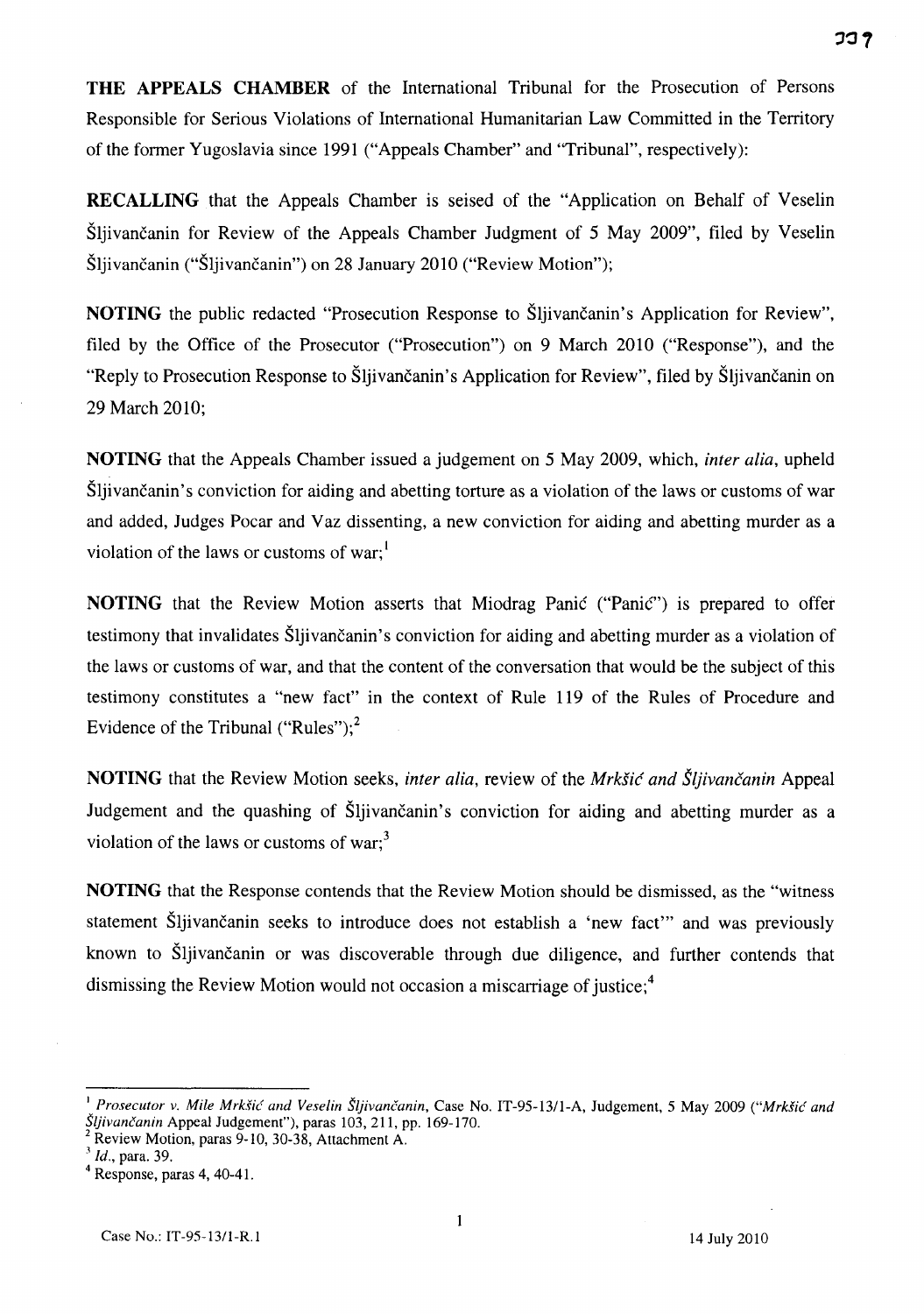RECALLING the "Scheduling Order for Hearing Regarding Veselin Šljivančanin's Application for Review", issued by the Appeals Chamber on 20 April 2010 ("Scheduling Order"), Judge Pocar dissenting, which convened an oral hearing on 3 June 2010 ("Hearing");<sup>5</sup> the "Order Responding to Prosecution's Motion on Hearing Management and Revised Scheduling Order", issued by the Appeals Chamber on 21 May 2010 ("Revised Scheduling Order"), Judge Pocar dissenting;<sup>6</sup> and the testimony and arguments presented during the Hearing;<sup>7</sup>

**CONSIDERING** that, pursuant to Article 26 of the Statute of the Tribunal ("Statute") and Rules 119 and 120 of the Rules, for a party to succeed in persuading the Appeals Chamber to review a judgement, the party must first satisfy the following cumulative requirements:

- a) there is a new fact;
- b) the new fact was not known to the moving party at the time of the original proceedings;
- c) the failure to discover the new fact was not due to a lack of due diligence on the part of the moving party; and
- d) the new fact could have been a decisive factor in reaching the original decision;<sup>8</sup>

**CONSIDERING** that a "new fact" within the meaning of Article 26 of the Statute and Rules 119 and 120 of the Rules consists of "new information of an evidentiary nature of a fact that was not in issue during the trial or appeal proceedings"; $\frac{9}{2}$ 

**CONSIDERING** that what is relevant in evaluating an application for review is not "whether [a] new fact already existed before [...] original proceedings or during such proceedings" but, rather, "whether the deciding body and the moving party knew about the fact or not" in arriving at its  $decision; <sup>10</sup>$ 

**CONSIDERING** that, in "wholly exceptional circumstances", review may still be permitted even though the "new fact" was known to the moving party or was discoverable by it through the exercise of due diligence if a Chamber is presented with "a new fact that is of such strength that it

**33 P** 

 $<sup>5</sup>$  Scheduling Order, p. 1.</sup>

<sup>&</sup>lt;sup>6</sup> Judge Pocar reiterated his dissenting opinion on the Hearing for the same reasons expressed in his dissenting opinion appended to the Scheduling Order. *See* Revised Scheduling Order, p. 3.

Hearing, AT. 3 June 2010, pp. 6-141.

<sup>8&</sup>lt;sup>8</sup> Prosecutor v. Tihomir Blaškić, Case No. IT-95-14-R, Decision on Prosecutor's Request for Review or Reconsideration, 23 November 2006 (public redacted version) *("BlaJkic* Decision"), para. 7. *See also Mladen Naletilic, a.k.a "Tuta"* v. *Prosecutor,* Case No. IT-98-34-R, Decision on Mladen Naletilic's Request for Review, 19 March 2009 *("Naletilic* Decision"), para. 10; *Georges Anderson Nderubumwe Rutaganda* v. *The Prosecutor,* Case No. ICTR-96-03- R, Decision on Requests for Reconsideration, Review, Assignment of Counsel, Disclosure, and Clarification, 8 December 2006 *("Rutaganda* Decision"), para. 8.

*<sup>9</sup> BlaJkic* Decision, para. 14 (citation and quotation marks omitted). *See also id.,* paras 17-18; *Naletilic* Decision, para. *11; Rutaganda* Decision, para. 9.

<sup>10&</sup>lt;sup>1</sup> Prosecutor v. Duško Tadić, Case No. IT-94-1-R, Decision on Motion for Review, 8 August 2002 *("Tadić Decision")*, para. 25. *See also Naletilic* Decision, para. 11; *Rutaganda* Decision, para. 9.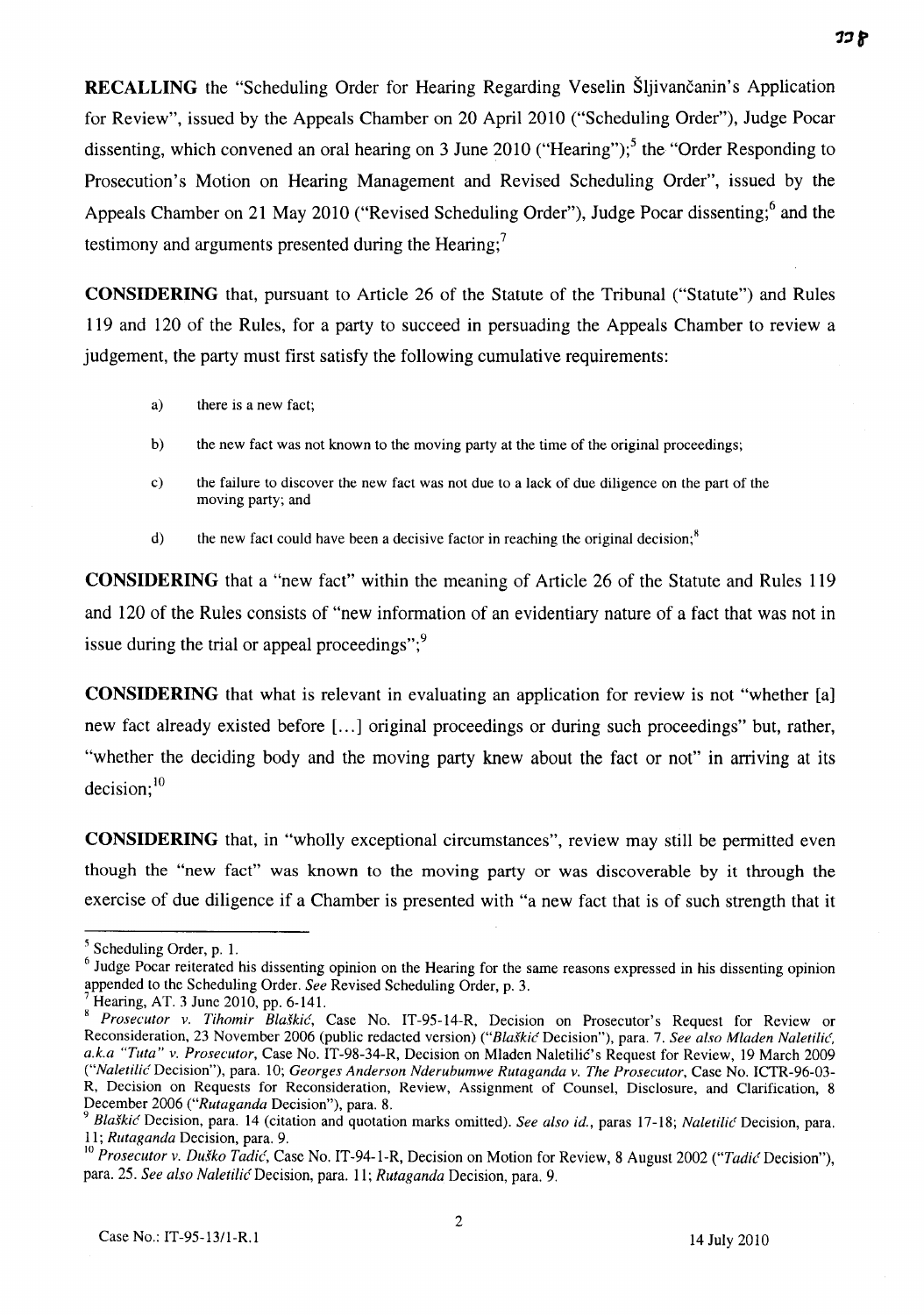*would* affect the verdict"<sup>11</sup> and determines that "review of its judgement is necessary because the impact of the new fact on the decision is such that to ignore it would lead to a miscarriage of justice"; $^{12}$ 

**NOTING** that Trial Chamber II ("Trial Chamber") made no specific finding regarding the content of a conversation between Šliivančanin and Mile Mrkšić ("Mrkšić") at approximately 8:00 p.m. on 20 November 1991 ("Conversation");

**NOTING** that in the *Mrkšić and Šljivančanin* Appeal Judgement, the Appeals Chamber made new factual findings regarding the Conversation, reasoning that "Mrkšić must have told Šljivančanin that he had withdrawn the [Yugoslav People's Army ("JNA")] protection from the prisoners of war held at Ovčara", $^{13}$  and that the Appeals Chamber relied on these findings to conclude that Sljivancanin possessed the *mens rea* for aiding and abetting murder as a violation of the laws or customs of war: $^{14}$ 

**NOTING** that at the Hearing, Panic testified that he was in a position to follow the Conversation and that Mrkšić did not tell Šljivančanin that he had ordered that JNA protection be withdrawn from the prisoners of war held at Ovčara;  $15$ 

**CONSIDERING** that the Appeals Chamber's factual findings regarding the content of the Conversation were made on the basis of the evidence before it, which did not include the new information provided by Panic;

**CONSIDERING** that the new information provided by Panic concerning the Conversation constitutes a "new fact" ("Panic New Fact"), that, if proved, could fundamentally alter the balance of evidence relating to this case, eliminating the basis for the *MrkSic and Sljivancanin* Appeal Judgement's conclusion that Šljivančanin possessed the *mens rea* for aiding and abetting murder as a violation of the laws or customs of war;  $16$ 

**CONSIDERING FURTHER** that, although the Panic New Fact was discoverable through due diligence by Sljivancanin's counsel, review of the *Mrksic and Sljivancanin* Appeal Judgement is

 $377$ 

I I *Tadic* Decision, para. 27 (emphasis added). *See also Rutaganda* Decision, para. 8; *Bla.fkic* Decision, para. 8.

<sup>12</sup>*BlaJkid* Decision, para. 8 (citation omitted). *See also Naletilic'* Decision, para. 10; *Rutaganda* Decision, para. 8; *Jean Bosco Barayagwiza v. The Prosecutor,* Case No. ICTR-97-19-AR72, Decision (Prosecutor's Request for Review or Reconsideration), 31 March 2000 *("Barayagwiza* Decision"), paras 63-69.

<sup>&</sup>lt;sup>13</sup> *Mrkšić and Sljivančanin* Appeal Judgement, para. 62. The Appeals Chamber based its new factual findings on Sljivancanin's testimony at trial. *See id.* 

<sup>14</sup>*See id.,* paras 62-63.

<sup>&</sup>lt;sup>15</sup> Hearing, AT. 3 June 2010, pp. 6-84. *See also* Review Motion, para. 9, Attachment A. The Appeals Chamber notes that Panic had testified broadly on this subject before the Trial Chamber, but that, in context, this testimony was too vague to be determinative absent further specification. *See* Panic Trial Testimony, T. 9 November 2006, p. 14330. 16 Cf *Barayagwiza* Decision paras 64-65, 71.